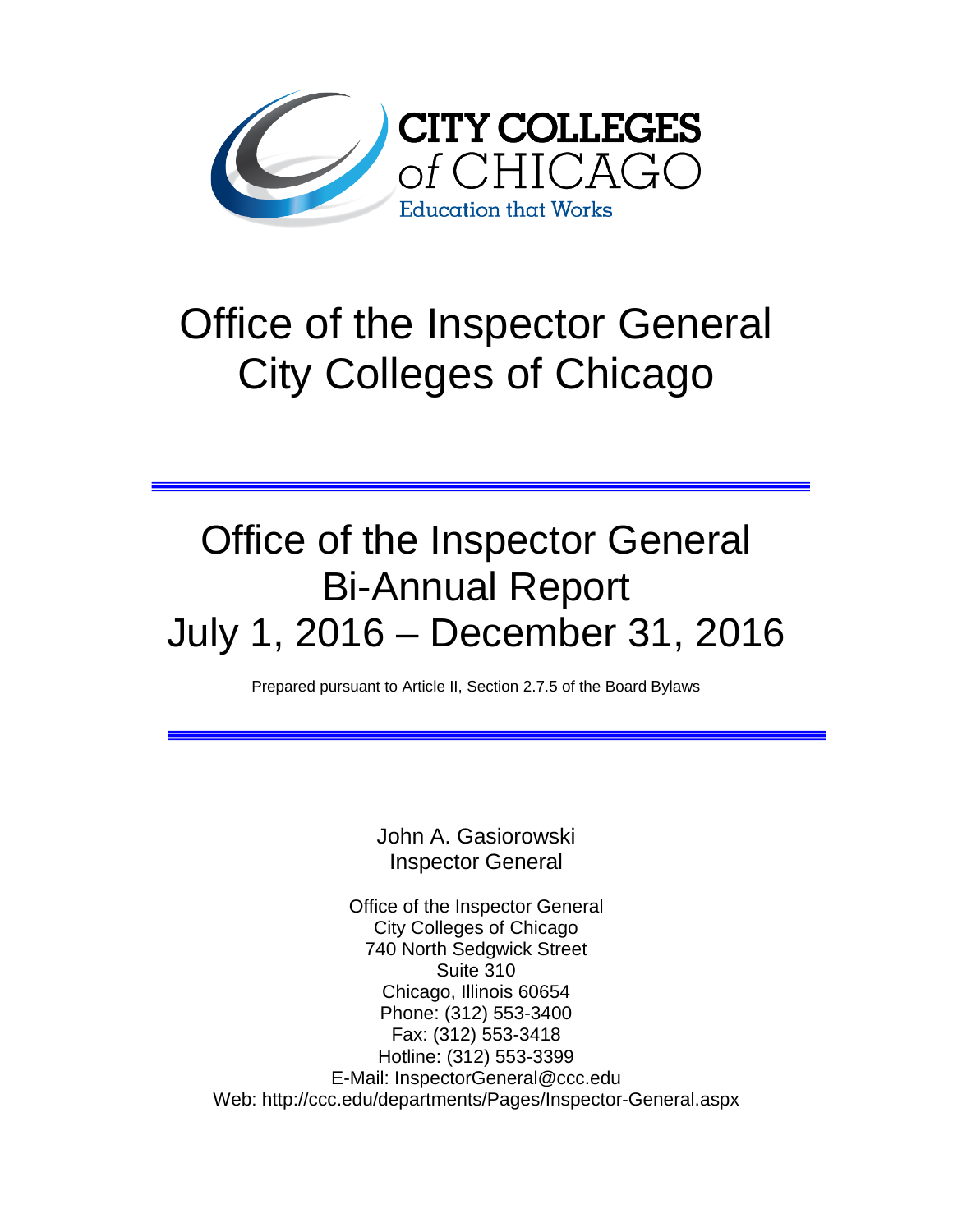

To: Cheryl L. Hyman, Chancellor Dr. Charles R. Middleton, Chair of the Board of Trustees Gary E. Gardner, Vice-Chairperson of the Board of Trustees Clarisol Duque, Secretary of the Board of Trustees Isaac S. Goldman, Trustee Rev. Dr. Darrell Griffin, Trustee Karen Kent, Trustee Marisela Lawson, Trustee Melanny Buitron, Student Trustee

From: John A. Gasiorowski, Inspector General

Date: February 13, 2017

RE: OIG *Bi-Annual Report* for the period of July 1, 2016 through December 31, 2016

This *Bi-Annual Report* is being provided to the Chancellor and the Board of Trustees of Community College District No. 508 pursuant to Article 2.7.5 of the Board Bylaws. This *Bi-Annual Report* covers the period of July 1, 2016 through December 31, 2016. Pursuant to Article 2.7.5, the *Bi-Annual Report* for the period of July 1st through December 31st is required no later than March 1st each year.

Article 2.7 et seq. of the Board Bylaws authorizes the Office of the Inspector General ("OIG") for the City Colleges of Chicago to conduct investigations regarding waste, fraud and misconduct by any officer, employee, or member of the Board; any contractor, subcontractor, consultant or agent providing or seeking to provide goods or services to the City Colleges of Chicago; and any program administered or funded by the District or Colleges.

The OIG would like to thank the Chancellor, the Board of Trustees and the administration of the City Colleges of Chicago for their cooperation and support.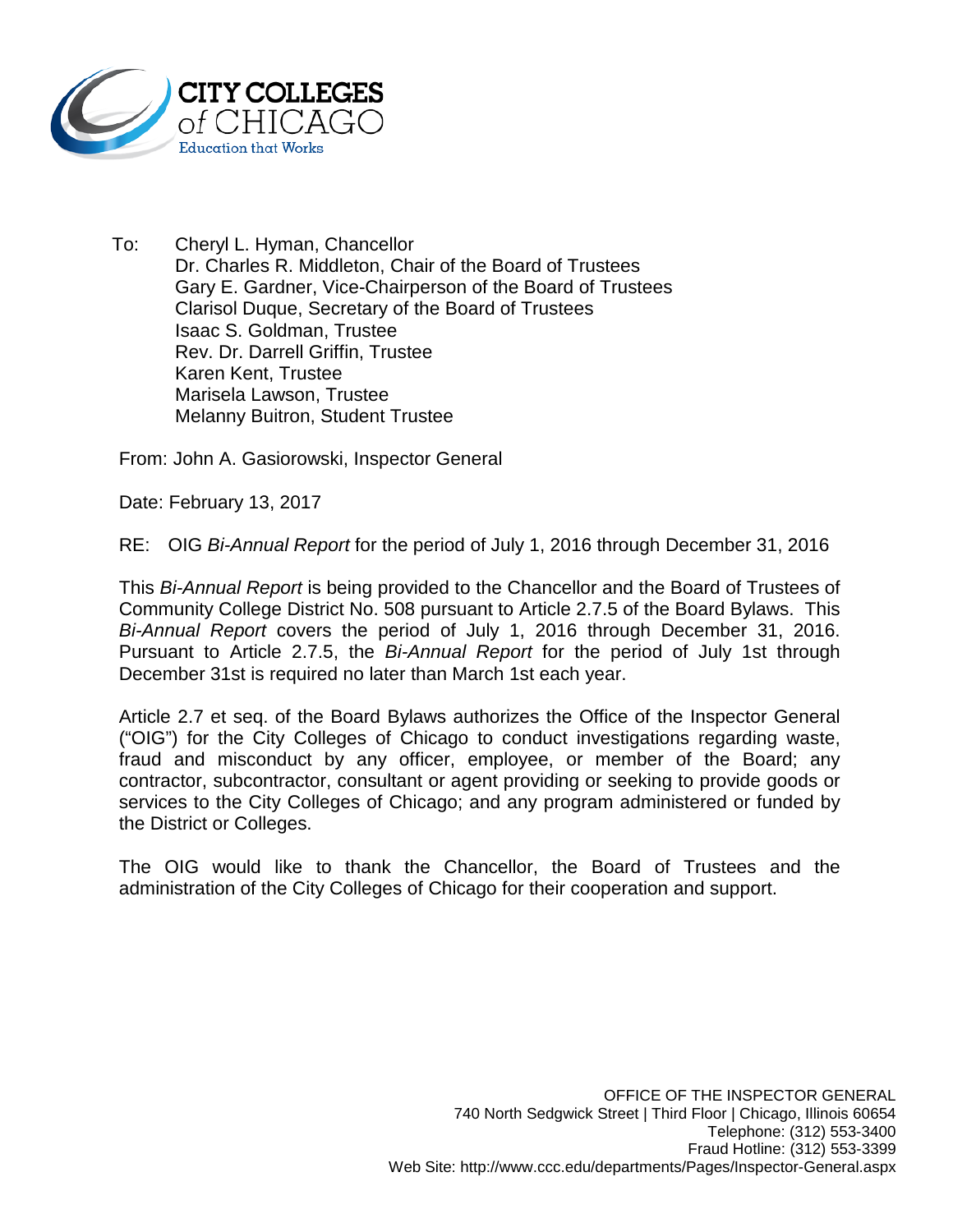# **Office of the Inspector General Bi-Annual Report**

# **Mission of the Office of the Inspector General**

The Office of the Inspector General ("OIG") of the City Colleges of Chicago ("CCC") will help fuel CCC's drive towards increased student success by promoting economy, efficiency, effectiveness and integrity in the administration of the programs and operations of CCC by conducting fair, independent, accurate, and thorough investigations into allegations of waste, fraud and misconduct, as well as by reviewing CCC programs and operations and recommending policies and methods for the elimination of inefficiencies and waste and for the prevention of misconduct.

The OIG should be considered a success when students, faculty, staff, administrators and the public:

- $\triangleright$  perceive the OIG as a place where they can submit their complaints / concerns in a confidential and independent setting;
- $\triangleright$  trust that a fair, independent, accurate, and thorough investigation will be conducted and that the findings and recommendations made by the OIG are objective and consistent; and
- $\triangleright$  expect that the OIG's findings will be carefully considered by CCC administration and that the OIG's recommendations will be implemented when objectively appropriate.

# **New Developments -** *Certified Inspector General Investigator* **designations**

From July 25, 2016 through July 29, 2016, the Assistant Inspector General and an Investigator II attended the Association of Inspectors General Summer Institute held in Chicago, Illinois. The Association of Inspectors General is an organization of state, local, and federal inspectors general and their staffs. As a result of attending the week long training institute, as well as successfully passing a comprehensive examination on the final day, the OIG employees were awarded the designation of *Certified Inspector General Investigator* by the Association. These employees join other members of the OIG who previously earned the designations of *Certified Inspector General* (two employees), *Certified Inspector General Investigator* (two employees), *and Certified Inspector General Auditor* (one employee).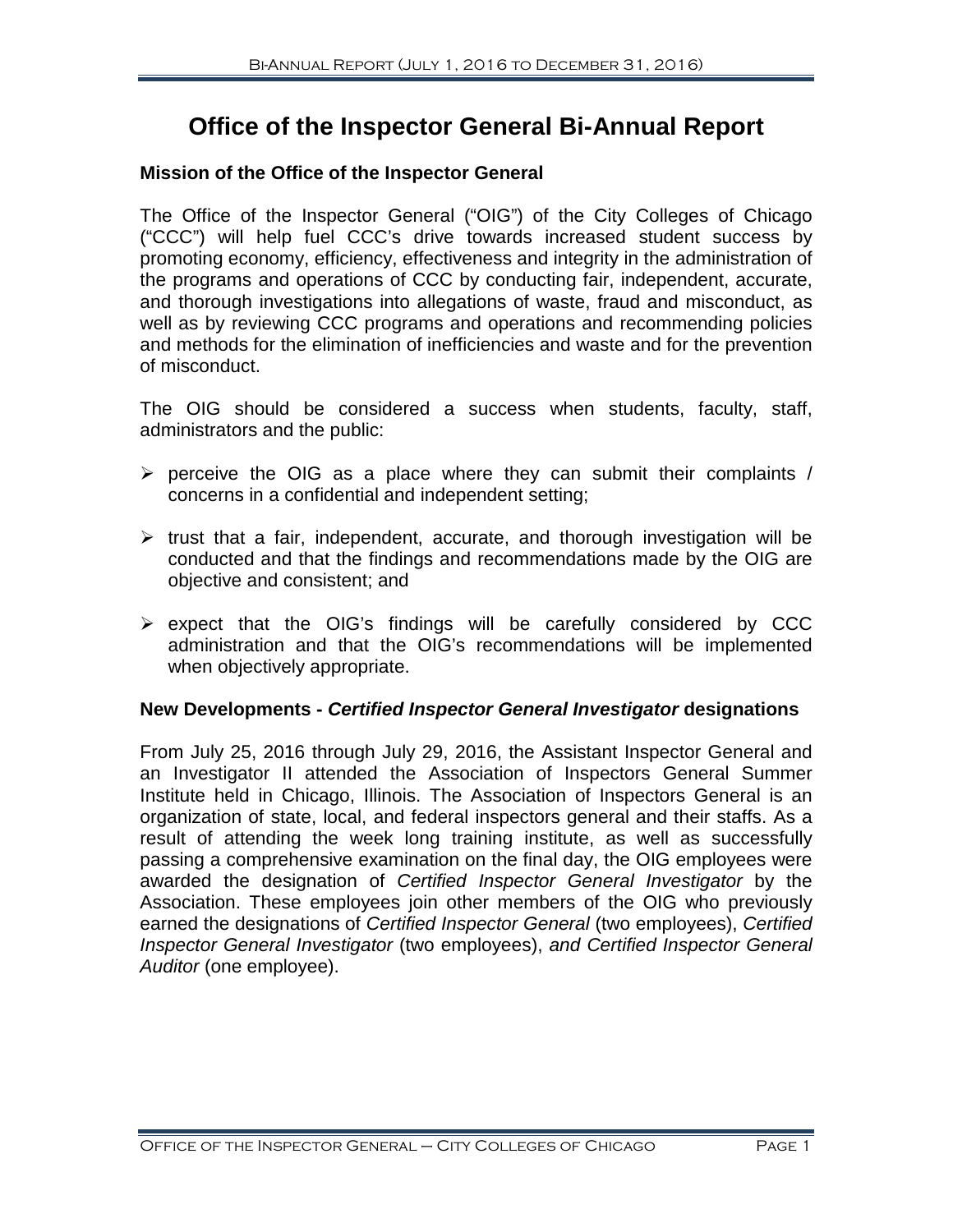# **Updates to Investigations Documented in Previous Bi-Annual Reports**

#### Criminal Charges Filed regarding OIG Case Number 16-0022

In November 2016, pursuant to an OIG investigation referred to the Cook County State's Attorney's Office by the OIG, a former CCC college bursar assistant was indicted by a Cook County Grand Jury and charged with multiple counts of the felony offenses of theft and official misconduct. The criminal charges, docketed under criminal case number 16-CR-1673601, are currently pending.

As reported in the Bi-Annual Report for the period of January 1, 2016 to June 30, 2016, the OIG investigation revealed that in 2014 and 2015, the college bursar assistant failed to process at least \$2,980.00 and failed to deposit at least \$3,125.00 in funds that she received as a result of transactions that she completed on behalf of the City College in her capacity as a college bursar assistant. The funds in question included, but were not limited to, student exam fees and student transcript request fees. In addition to the criminal offenses, the college bursar assistant's actions violated Section IV, Paragraphs 15, 17, 48, and 50 of the CCC Chicago District-Wide Employee Manual.

Two days after the OIG sought to interview the college bursar assistant, the college bursar assistant resigned from her position with CCC. As such and based on the investigation, the OIG recommended that the college bursar assistant be designated ineligible to be re-hired and that her personnel records reflect this designation. The college bursar assistant was subsequently designated ineligible to be re-hired.

It should be noted that shortly after resigning from her CCC position, the college bursar assistant was hired by a sister agency. The OIG notified the Office of the Inspector General of the sister agency of the OIG's investigation and the subsequent indictment.

#### Updates regarding disciplinary recommendations made during the January 1, 2016 to June 30, 2016 reporting period

In the *Bi-Annual Report* submitted for the January 1, 2016 to June 30, 2016 reporting period, the OIG submitted 16 reports documenting investigations which resulted in sustained findings of waste, fraud and misconduct, resulting in 26 recommendations of disciplinary action. At the time the *Bi-Annual Report* was submitted, disciplinary action was pending regarding several of the investigations. The following table documents updates of disciplinary actions recommended by the OIG regarding CCC employees as well as the actions taken by CCC.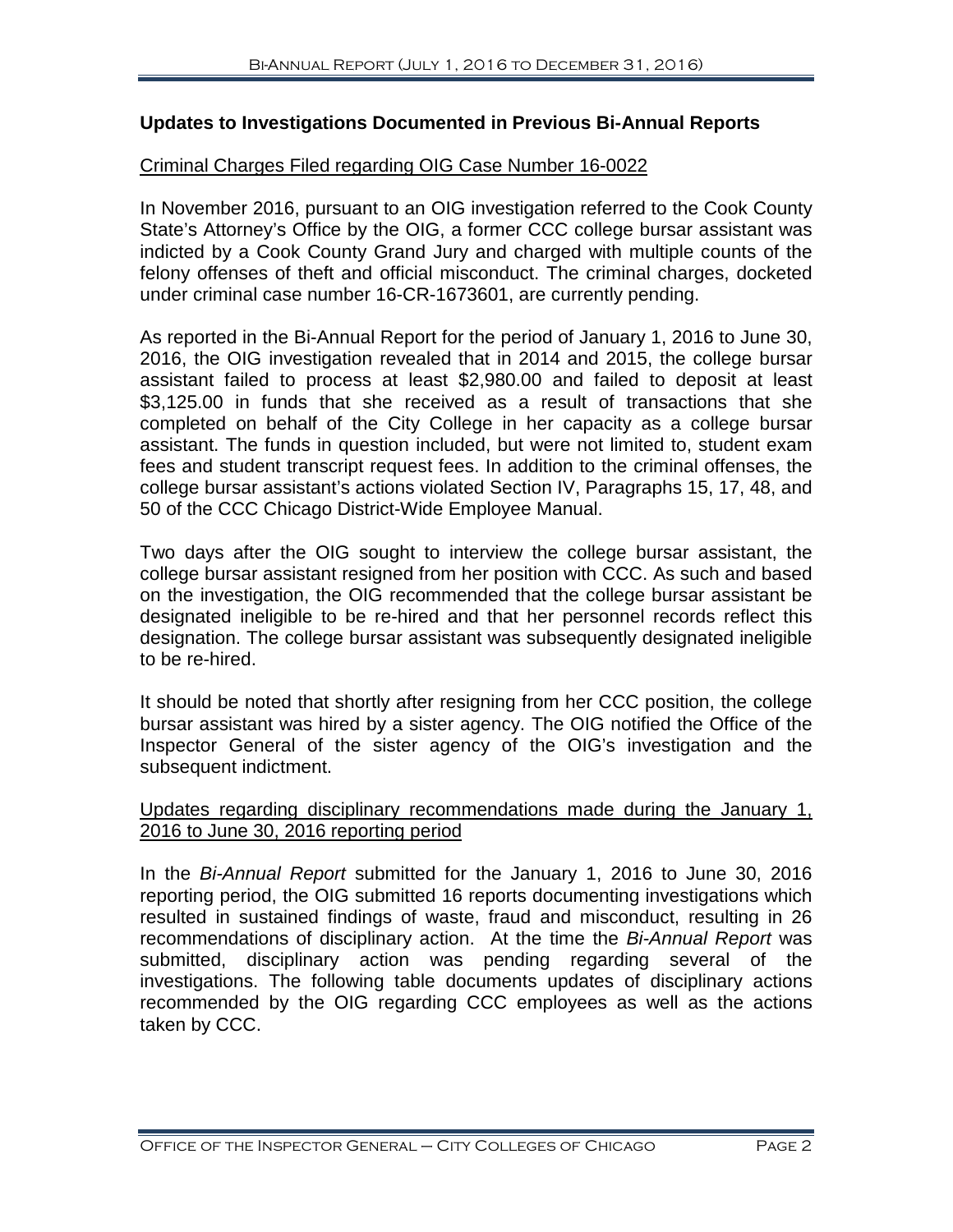| <b>Updates Regarding Disciplinary Recommendations</b><br>(January 1, 2016 to June 30, 2016 reporting period) |                                       |                              |                                          |  |  |  |  |  |
|--------------------------------------------------------------------------------------------------------------|---------------------------------------|------------------------------|------------------------------------------|--|--|--|--|--|
| OIG Case<br>Number(s)                                                                                        | <b>Subject</b>                        | <b>Recommended Action</b>    | <b>Action Taken</b>                      |  |  |  |  |  |
| 14-0269                                                                                                      | <b>Full-Time Faculty</b>              | Appropriate Discipline       | No action taken<br>(per hearing officer) |  |  |  |  |  |
| 15-0196                                                                                                      | Director of Financial Aid             | Appropriate Discipline       | Demotion                                 |  |  |  |  |  |
| 15-0196                                                                                                      | Assistant Director of Financial Aid   | Appropriate Discipline       | Termination / DNRH <sup>1</sup>          |  |  |  |  |  |
| 15-0196                                                                                                      | College Financial Aid Advisor I       | Appropriate Discipline       | Termination / DNRH                       |  |  |  |  |  |
| 15-0196                                                                                                      | College Financial Aid Advisor I       | Appropriate Discipline       | Termination / DNRH                       |  |  |  |  |  |
| 15-0196                                                                                                      | College Financial Aid Advisor I       | Appropriate Discipline       | Termination / DNRH                       |  |  |  |  |  |
| 15-0196                                                                                                      | College Financial Aid Advisor I       | Appropriate Discipline       | Termination / DNRH                       |  |  |  |  |  |
| 15-0196                                                                                                      | College Financial Aid Advisor I       | Appropriate Discipline       | 1 Day Suspension                         |  |  |  |  |  |
| 15-0196                                                                                                      | College Financial Aid Advisor II      | Appropriate Discipline       | 1 Day Suspension                         |  |  |  |  |  |
| 15-0196                                                                                                      | College Financial Aid Advisor II      | Appropriate Discipline       | 1 Day Suspension                         |  |  |  |  |  |
| 15-0196                                                                                                      | <b>Financial Aid Analyst</b>          | Appropriate Discipline       | 1 Day Suspension                         |  |  |  |  |  |
| 16-0022                                                                                                      | College Bursar Assistant II           | DNRH (following resignation) |                                          |  |  |  |  |  |
| 16-0074 / 16-0116                                                                                            | Janitor                               | Termination / DNRH           |                                          |  |  |  |  |  |
| 15-0145                                                                                                      | College Senior Storekeeper            | Appropriate Discipline       | 3 Day Suspension                         |  |  |  |  |  |
| 16-0033                                                                                                      | Call Center Representative            | <b>Termination / DNRH</b>    |                                          |  |  |  |  |  |
| 16-0145                                                                                                      | Food and Beverage Director            | Appropriate Discipline       | Resignation                              |  |  |  |  |  |
| 16-0062                                                                                                      | Janitor                               | Termination / DNRH           | Resignation / DNRH                       |  |  |  |  |  |
| 16-0101                                                                                                      | Lecturer                              | Appropriate Discipline       | 3 Day Suspension                         |  |  |  |  |  |
| 16-0101                                                                                                      | Lecturer                              | Appropriate Discipline       | 1 Day Suspension                         |  |  |  |  |  |
| 16-0115                                                                                                      | <b>Assistant Director of Security</b> | Termination / DNRH           | Resignation / DNRH                       |  |  |  |  |  |
| 16-0115                                                                                                      | Director of Security                  | Appropriate Discipline       | Re-Training                              |  |  |  |  |  |
| 16-0105                                                                                                      | Lecturer                              | DNRH (following resignation) |                                          |  |  |  |  |  |
| 15-0205                                                                                                      | <b>Full-Time Faculty</b>              | Termination / DNRH           | <b>Resignation / DNRH</b>                |  |  |  |  |  |
| 16-0141                                                                                                      | Security Assistant (part-time)        | Appropriate Discipline       | 5 Day Suspension                         |  |  |  |  |  |
| 16-0224                                                                                                      | <b>Full-Time Faculty</b>              | DNRH (following resignation) |                                          |  |  |  |  |  |
| 16-0240                                                                                                      | Engineer                              | Termination / DNRH           |                                          |  |  |  |  |  |

# **Complaints Received**

For the period of July 1, 2016 through December 31, 2016, the OIG received 134 complaints. These 134 complaints included complaints forwarded to the OIG from outside sources as well as investigations (or audits/reviews) initiated based on the OIG's own initiative. [2](#page-4-0) For purposes of comparison, the following table documents the complaints received by the OIG during the current and previous reporting periods.

<span id="page-4-1"></span><sup>&</sup>lt;sup>1</sup> "DNRH" means that the individual was designated "do not re-hire" or ineligible to be re-hired.

<span id="page-4-0"></span><sup>2</sup> Under Article II, Section 2.7.2 of the Board Bylaws, the powers and duties of the OIG include: c) To investigate and audit the conduct and performance of the District's officers, employees, members of the Board, agents, and contractors, and the District's functions and programs, either in response to a complaint or on the Inspector General's own initiative, in order to detect and prevent waste, fraud, and abuse within the programs and operations of the District….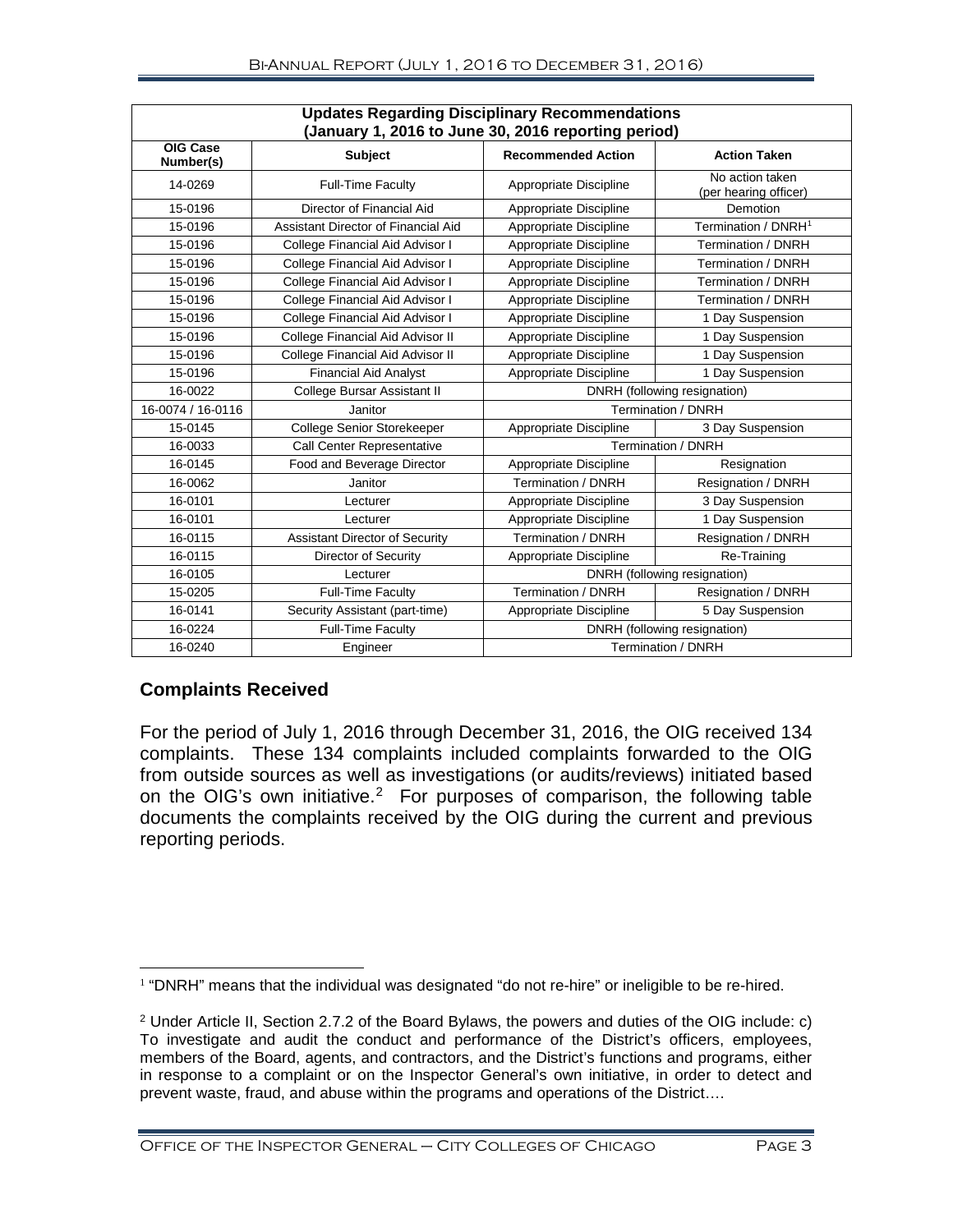

The 134 complaints received represent a variety of subject matters. The following table documents the subject matters of the complaints received.

| Subject Matters of Complaints Received from July 1, 2016 to December 31, 2016 |               |            |  |  |
|-------------------------------------------------------------------------------|---------------|------------|--|--|
| <b>Subject Matter (Allegation)</b>                                            | <b>Number</b> | Percentage |  |  |
| Accepting a leave on fraudulent grounds                                       | 3             | 2.24%      |  |  |
| Falsification of employment records or other records                          | 3             | 2.24%      |  |  |
| Use of CCC property for unauthorized purposes                                 | 4             | 2.99%      |  |  |
| Violation of a Collective Bargaining Agreement                                | 4             | 2.99%      |  |  |
| <b>Discourteous Treatment</b>                                                 | 5             | 3.73%      |  |  |
| Sexual or other harassment / discrimination / retaliation                     | 7             | 5.22%      |  |  |
| Violation of miscellaneous CCC policies                                       | 8             | 5.97%      |  |  |
| Conduct unbecoming a public employee                                          | 9             | 6.72%      |  |  |
| Engaging in conduct in violation of the Illinois Compiled Statutes            | 9             | 6.72%      |  |  |
| Fraud (including financial aid or tuition)                                    | 9             | 6.72%      |  |  |
| Violation of CCC Ethics Policy                                                | 10            | 7.46%      |  |  |
| Inattention to Duty                                                           | 11            | 8.21%      |  |  |
| Misappropriation of funds / Theft                                             | 13            | 9.70%      |  |  |
| Residency                                                                     | 13            | 9.70%      |  |  |
| Falsification of attendance records                                           | 26            | 19.40%     |  |  |
| Totals                                                                        | 134           | 100.00%    |  |  |

# **Status of Complaints**

As reported in the previous *Bi-Annual Report*, as of June 30, 2016, the OIG had 111 complaints that were pending, meaning that the OIG was in the process of conducting investigations regarding these complaints. During the period of July 1, 2016 through December 31, 2016, the OIG closed 150 complaints. These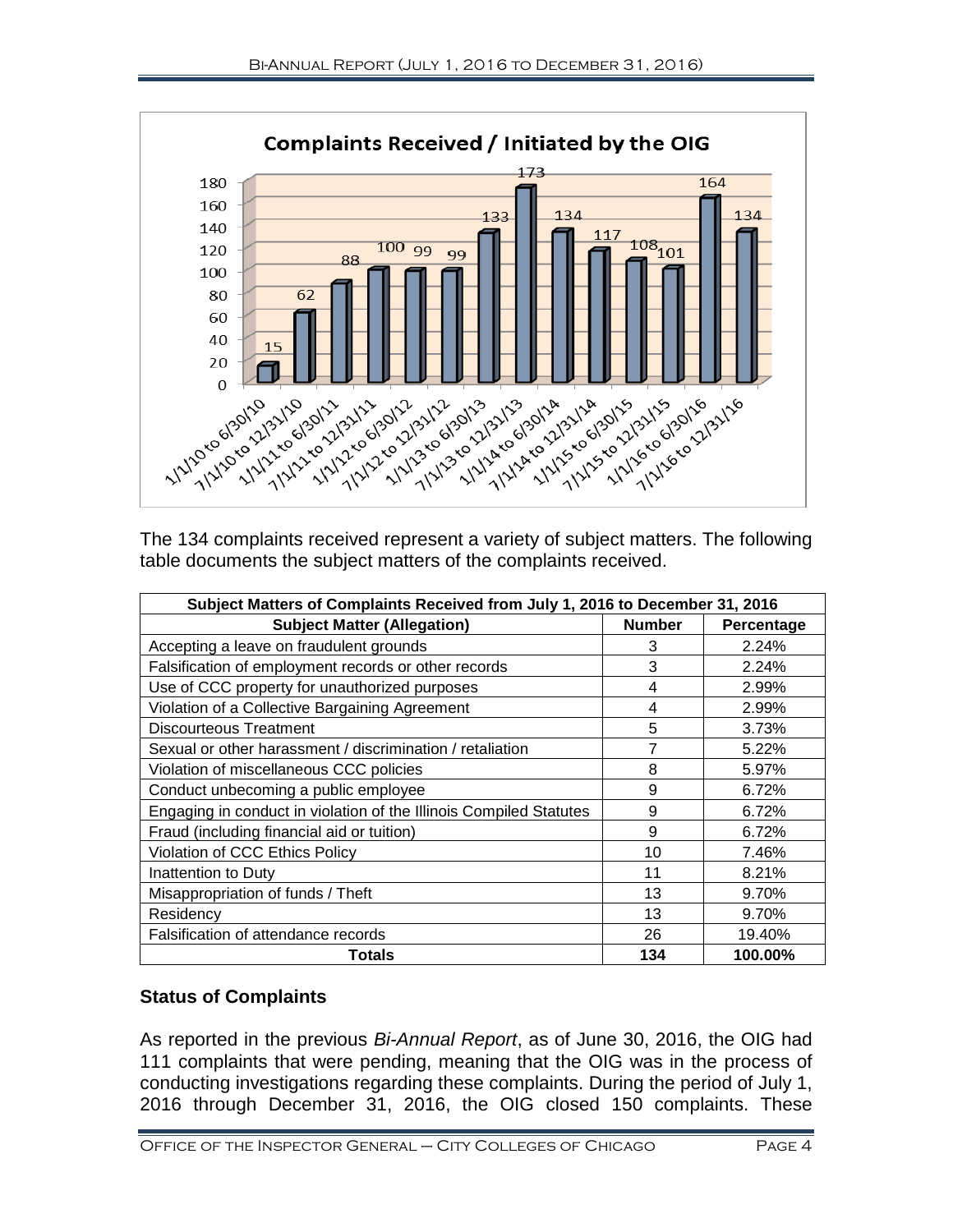complaints were closed for a variety of reasons, including: the complaint was sustained following an investigation and a report was submitted; the complaint was not sustained following an investigation or no policy violation was found; the complaint was referred to the appropriate CCC department; the subject of the complaint retired or resigned from CCC employment prior to or during the course of the investigation; the complaint was a duplicate of a complaint previously received; and other reasons. The following table categorizes the reasons that the OIG closed the 150 complaints during the current reporting period.

| Complaints Closed Between July 1, 2016 and December 31, 2016 |               |            |  |  |  |  |
|--------------------------------------------------------------|---------------|------------|--|--|--|--|
| <b>Reason Closed</b>                                         | <b>Number</b> | Percentage |  |  |  |  |
| Sustained                                                    | 14            | 9.33%      |  |  |  |  |
| Not Sustained / No Policy Violation                          | 68            | 45.33%     |  |  |  |  |
| Referred / Deferred                                          | 34            | 22.67%     |  |  |  |  |
| Subject Inactive                                             | 15            | 10.00%     |  |  |  |  |
| <b>Duplicate Complaint</b>                                   | 11            | 7.33%      |  |  |  |  |
| Employee previously disciplined                              | 3             | 2.00%      |  |  |  |  |
| Complaint included with another active investigation         | 5             | 3.33%      |  |  |  |  |
| Total                                                        | 150           | 100.00%    |  |  |  |  |

Regarding the complaints closed during the period of July 1, 2016 to December 31, 2016, the table below documents the average number of calendar days between the date that the complaint was received and the date that the complaint was closed as compared to the average number of calendar days between the date that complaints were received and the date that complaints were closed for the complaints closed during the previous reporting period (January 1, 2016 through June [3](#page-6-0)0, 2016). $^3$ 

| <b>Average Calendar Days to Close</b> |                   |                                                |                    |                                                |  |  |  |
|---------------------------------------|-------------------|------------------------------------------------|--------------------|------------------------------------------------|--|--|--|
|                                       | 1/1/16 to 6/30/16 |                                                | 7/1/16 to 12/31/16 |                                                |  |  |  |
| <b>Reason Closed</b>                  | <b>Number</b>     | Average<br>Calendar<br>Days to<br><b>Close</b> | <b>Number</b>      | Average<br>Calendar<br>Days to<br><b>Close</b> |  |  |  |
| Sustained                             | 18                | 197                                            | 14                 | 309                                            |  |  |  |
| Not Sustained / No Policy Violation   | 43                | 214                                            | 67                 | 207                                            |  |  |  |
| Not Sustained with Recommendations    | ი                 | 0                                              |                    | 34                                             |  |  |  |
| Referred / Deferred                   | 40                |                                                | 34                 |                                                |  |  |  |
| Other                                 | 38                | 44                                             | 34                 | 107                                            |  |  |  |
| <b>Totals</b>                         | 139               |                                                | 150                |                                                |  |  |  |

<span id="page-6-0"></span> $\overline{a}$ <sup>3</sup> A complaint is considered closed only after the investigative activity of the investigator to whom the complaint was assigned has been reviewed and approved by a Supervising Investigator and the Inspector General. In situations where a complaint is sustained, the complaint is not considered closed until the Investigative Summary documenting the investigation is prepared and submitted pursuant to Article 2.7.3 of the Board Bylaws.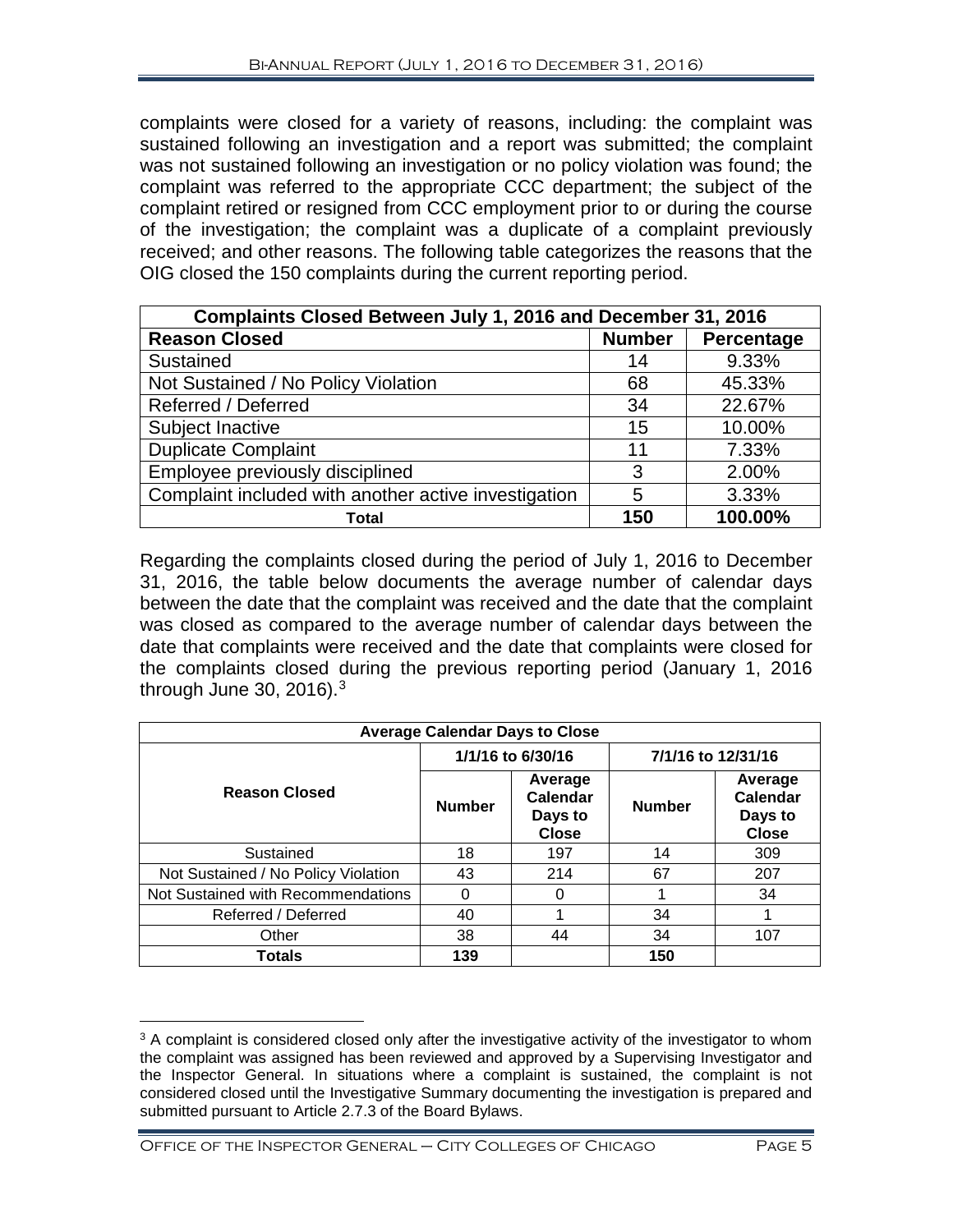As of December 31, 2016, the OIG had 95 pending complaints. 50 of these 95 pending complaints (53%) were received between July 1, 2016 and December 31, 2016, and 27 of these 95 pending complaints (28%) were received between January 1, 2016 and June 30, 2016.

# **OIG Reports Submitted – July 1, 2016 through December 31, 2016**

During the reporting period of July 1, 2016 through December 31, 2016, the OIG submitted 1[4](#page-7-0) reports.<sup>4</sup> These 14 reports included 13 reports documenting sustained findings of waste, fraud and/or misconduct and one report documenting not sustained findings but in which the OIG made a recommendation. [5](#page-7-1)

# **Reports Submitted Documenting Sustained Findings of Waste, Fraud and/or Misconduct**

Pursuant to the provisions of Article 2.7.5 of the Board Bylaws, the following are summaries of the OIG investigations for which reports were submitted documenting sustained findings of waste, fraud or misconduct during the period of July 1, 2016 through December 31, 2016.

#### OIG Case Number 16-0249

The OIG received a complaint that a janitor assigned to a City College, who was also enrolled as a student at that City College, submitted a fraudulent transcript to the City College. The OIG investigation revealed that the janitor/student, in his role as a City College student, submitted a fraudulent university transcript to the City College's registrar's office in an apparent attempt to justify that he had sufficient credits to graduate from the City College in the Spring 2016 term. Due to the fact that the janitor/student dropped two courses during the Spring 2016 term, the janitor/student was not eligible to graduate without the fraudulent university credits.

<span id="page-7-0"></span> $\frac{1}{4}$ Pursuant to Article 2.7.3 of the Board Bylaws, the Inspector General submits reports to the Chancellor, the Board Chairman, and the General Counsel at the conclusion of an investigation with recommendations for disciplinary or other action.

<span id="page-7-1"></span> $5$  Although the OIG closed 14 cases as sustained during the current reporting period, the OIG submitted only thirteen Investigative Summaries documenting sustained cases during this reporting period. The Investigative Summary for one of the closed sustained cases (OIG Case Number 15-0098) was submitted during the January 1, 2015 to June 30, 2015 reporting period; however, the investigation was not closed until the current reporting period due to the fact that this investigation resulted in criminal charges being filed against two CCC employees, as documented in the Bi-Annual Report for the January 1, 2016 to June 30, 2016 reporting period.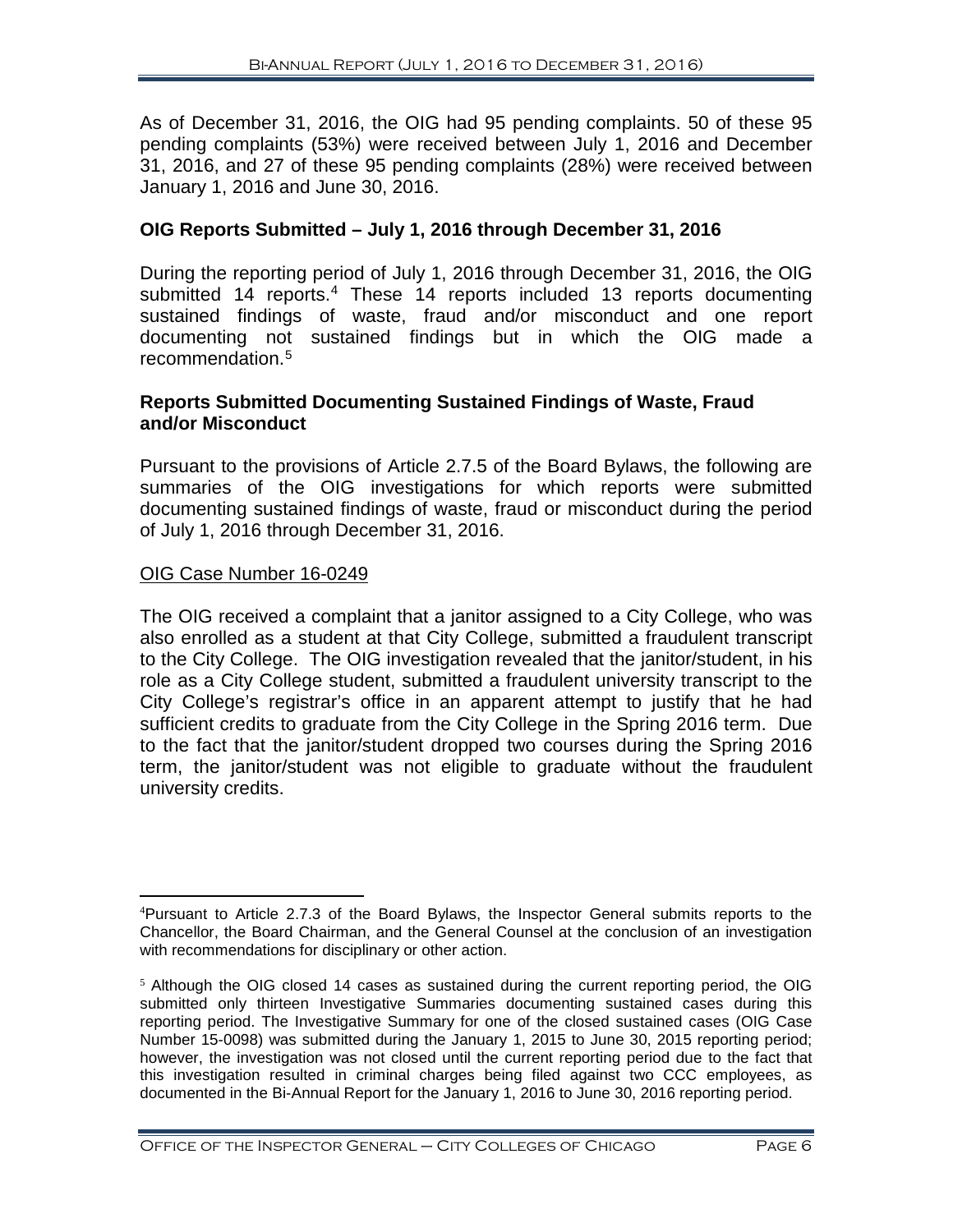A Formal Student Disciplinary Hearing was held regarding the janitor/student. Subsequent to the hearing, the janitor/student was notified that he was expelled as a CCC student.

As a CCC employee, by submitting the fraudulent transcript to the City College, the janitor engaged in conduct prohibited by the Illinois Compiled Statutes, in that he committed the offense of forgery, contrary to 720 ILCS 5/17-3, which in turn is a violation of Section IV(15) of the CCC District-Wide Employee Manual.

Based on the investigation, the OIG recommended that the janitor be terminated, that he be designated ineligible to be re-hired, and that his personnel records reflect this designation.

Following the disciplinary process, the employee was terminated, and he was subsequently designated ineligible to be re-hired.

# OIG Case Number 16-0214

The OIG received a complaint from a student that during the 2016 Spring term, a lecturer missed three classes and was late for several others. The OIG investigation revealed the following:

- The OIG investigation revealed that on at least ten occasions during the Spring 2016 term, the lecturer was absent from her assigned class. Despite being absent from these ten classes, the lecturer submitted Certificates of Attendance reflecting that she worked on seven of these occasions, and she never submitted any amended Certificates of Attendance reflecting her absences. Regarding three of these absences, the lecturer did not submit a Certificate of Attendance. The lecturer received full pay for all ten days. The value of the ten classes at the lecturer's rate of pay was \$1,272.40.
- The OIG investigation revealed that on sixteen (57%) of the twenty-eight other (non-absence) days reviewed during the Spring 2016 term, the lecturer was late for class. On average, the lecturer was about nineteen minutes late for class on these sixteen days.
- The OIG investigation revealed that on ten (36%) of the twenty-eight other (non-absence) days reviewed during the Spring 2016 term, the lecturer ended class prior to the scheduled end time for the given class. On average, the lecturer ended her class forty minutes prior to the scheduled end time for the given class on these ten days.
- The OIG investigation revealed that on seventeen (61%) of the twentyeight other (non-absence) days reviewed during the Spring 2016 term, the lecturer's class was shorter than the scheduled length of the given class.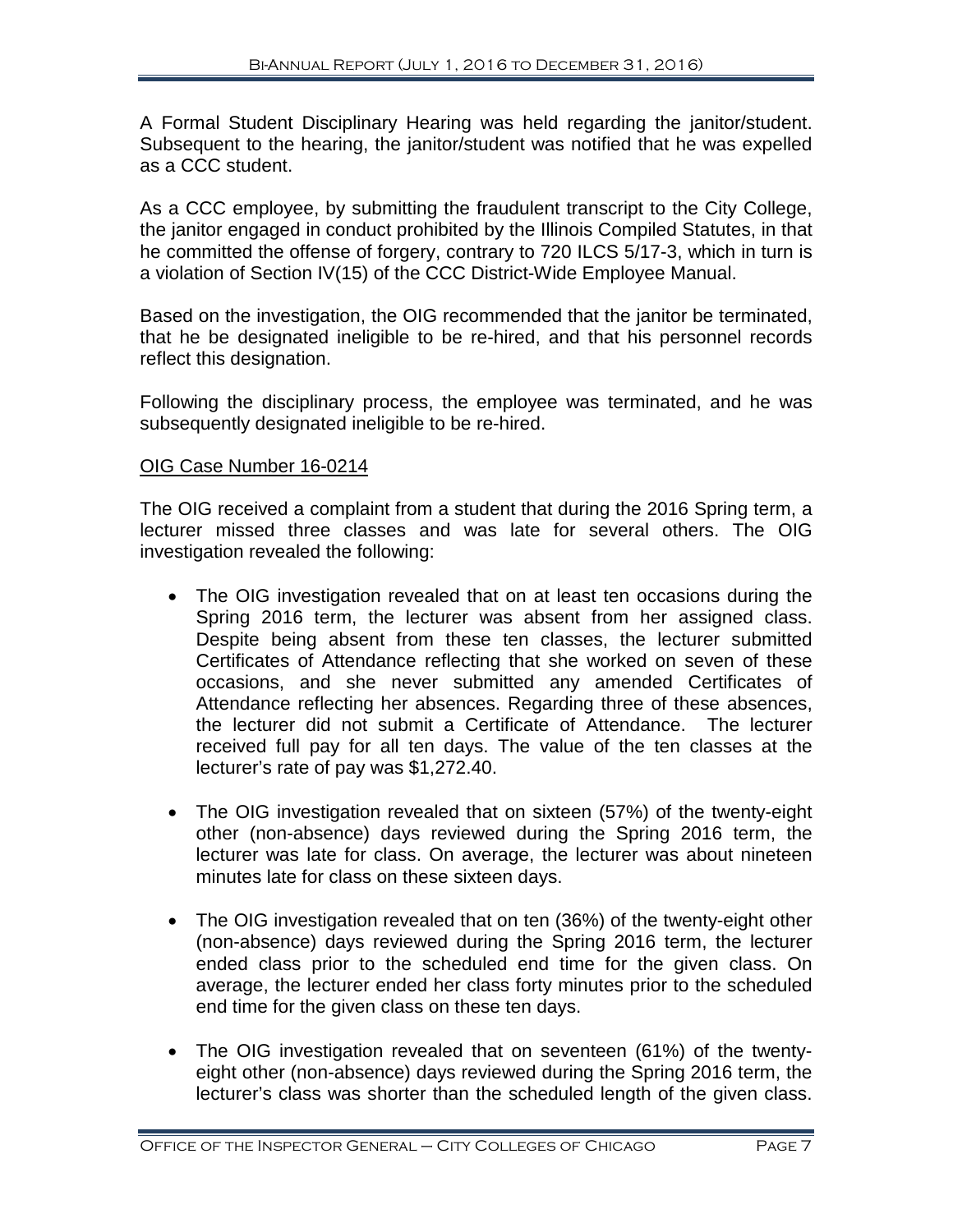On average, these seventeen classes lasted about forty-one minutes less than their scheduled length. Being that the lecturer's classes were scheduled to be 150 minutes (two hours and thirty minutes), the lecturer received full pay for each of these days despite missing 27% of her scheduled class hours on these seventeen days.

• The OIG investigation revealed that the lecturer failed to meet the duties and responsibilities of her collective bargaining agreement, in that: 1) she routinely failed to commence classroom instruction at the scheduled meeting times and end instruction at the scheduled meeting times; and 2) she failed to schedule one hour of student conference time per week for every course section taught, contrary to Article XII, Paragraphs C and F of the Agreement between the Board of Trustees and the City Colleges Contingent Labor Organizing Committee IEA-NEA.

The lecturer's actions as described above violated Section IV, Paragraphs 3, 4, 7, 11, 17, 38, and 50 of the CCC District-Wide Employee Manual, as well as Article 4.11(c) of the Board Policies and Procedures for Management and Government.

Additionally, the lecturer failed to cooperate with the Inspector General, in that the lecturer failed to appear on at least five occasions for scheduled interviews with the OIG. Thus, the lecturer violated Article 2.7.4(b) of the Bylaws of the Board of Trustees.

Based on the investigation, the OIG recommended the following:

- The OIG recommended that the lecturer be terminated, that the lecturer be designated ineligible to be re-hired, and that her personnel records reflect this designation.
- The OIG recommended that at a minimum, CCC seeks recoupment from the lecturer in the amount of at least \$1,145.16 for nine of the ten classes that the lecturer missed but for which she was paid in full.<sup>[6](#page-9-0)</sup>

As of the date of this Bi-Annual Report, the disciplinary process regarding the lecturer was pending.

# OIG Case Number 16-0178

The OIG received a complaint that a full-time grants compliance officer assigned to the District Office was also paid for teaching a class two days a week at a City College, and as a result, she was not working the appropriate hours in her fulltime position. The OIG investigation revealed that during the Spring 2016 term,

<span id="page-9-0"></span> $\overline{a}$ <sup>6</sup> The lecturer's collective bargaining agreement allowed her to be absent one day per academic semester without loss of pay.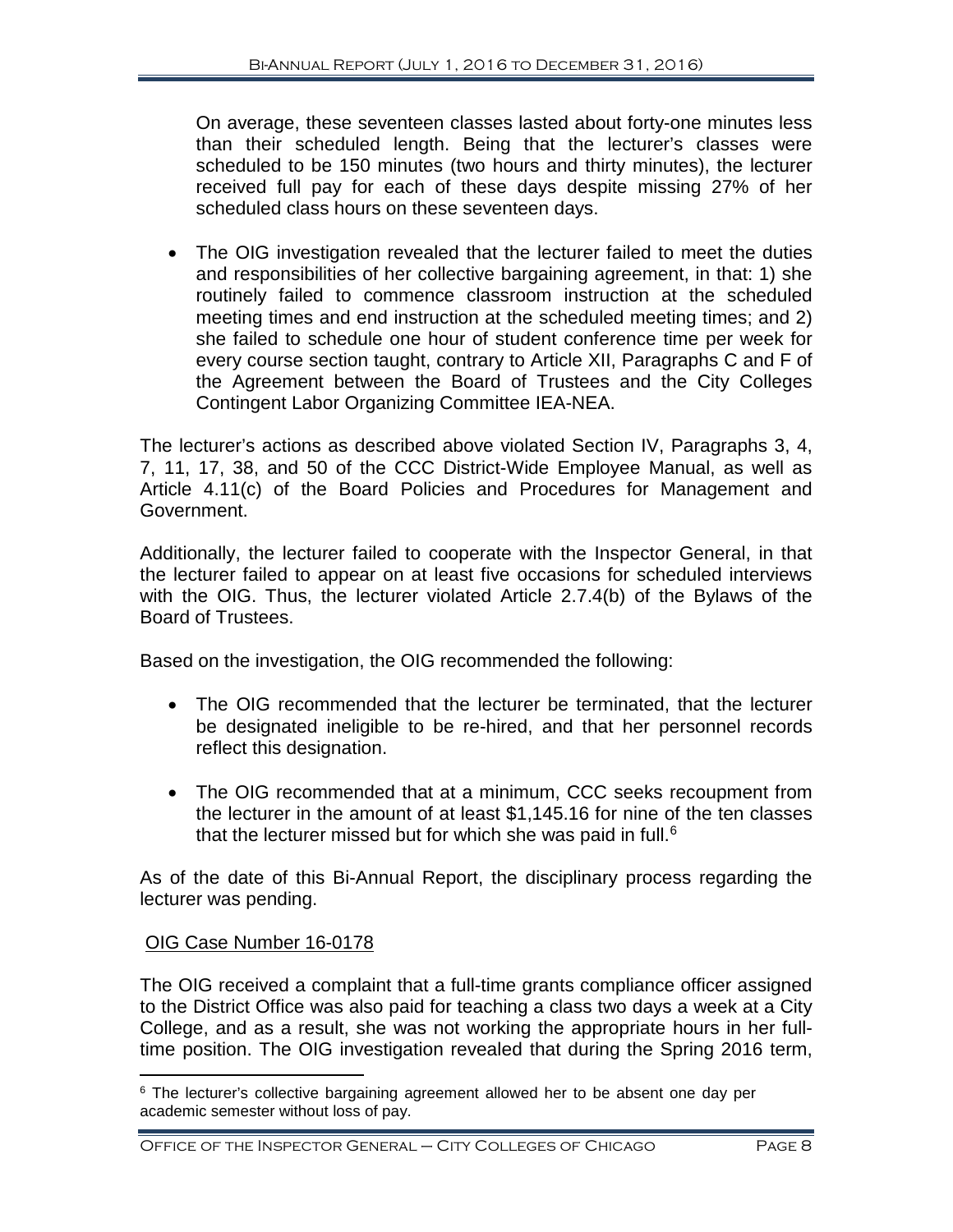the grants compliance officer received lectureship assignment pay to teach a Child Development class at a City College, but she failed to make up the hours from her grants compliance officer duties that she diverted towards teaching the class during her regular working hours. In all, depending on the calculation utilized, the grants compliance officer failed to make up at least 29 hours and 45 minutes and as much as 39 work hours during the Spring 2016 term. The grants compliance officer's actions violated Section IV, Paragraphs 7, 11, 38, and 50 of the CCC District-Wide Employee Manual.

Based on the investigation, the OIG recommended that CCC takes appropriate disciplinary action against the grants compliance officer.

Per the Vice Chancellor of Finance, the grants compliance officer, as well as her direct supervisor, a district director, were issued written warnings. Additionally, the grants compliance officer will be required to complete and submit weekly status reports for the purpose of measuring compliance workloads and outcomes. The grants compliance officer's direct supervisor will be required to complete and submit weekly summary reports of her team's outputs and outcomes.

# OIG Case Number 16-0150[7](#page-10-0)

The OIG received a complaint received by the OIG alleging that a college advisor assigned to a City College, who is also enrolled as a student at the City College, attended a full-time faculty member's Spring 2016 term course during her regular work hours thereby falsifying her time and attendance records.

The OIG investigation revealed the following:

- Contrary to the complaint received by the OIG, the college advisor/student did not attend the Spring 2016 term course during her regular work hours. In fact, the college advisor/student never attended the faculty member's class during the Spring 2016 term. Thus, the college advisor/student did not violate any CCC time and attendance policies regarding her class attendance during the Spring 2016 term.
- The OIG investigation revealed that on January 22, 2016, another college advisor assigned to the same City College enrolled the college advisor/student in the Spring 2016 term course. During an interview with the OIG, the college advisor claimed that he did not intentionally enroll the

<span id="page-10-0"></span> $7$  The full-time faculty member discussed under OIG Case Number 16-0150 was also the subject of a sustained OIG investigation recorded under OIG Case Number 15-0048, which was documented in the OIG Bi-Annual Report for the July 1, 2014 through December 31, 2014 reporting period. Following the OIG's recommendation in that investigation that CCC should take appropriate disciplinary action against the full-time faculty member, the full-time faculty member was issued a written warning.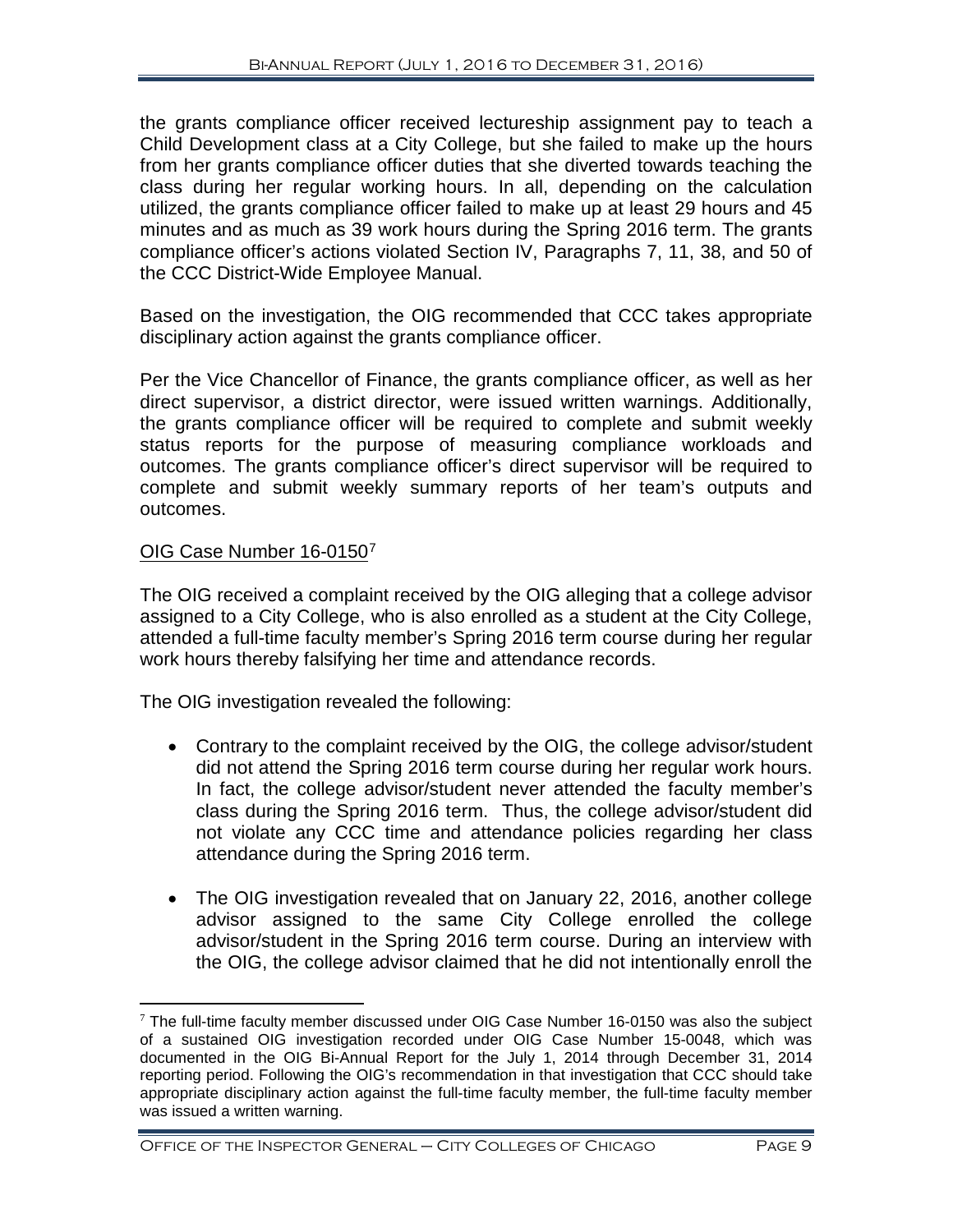college advisor/student in the class, and he may have mistakenly enrolled the college advisor/student in the class. The OIG investigation did not establish that the other college advisor's enrollment of the college advisor/student in the course was done with fraudulent intent by the college advisor and/or in collaboration with the college advisor/student. Therefore, the OIG did not make any recommendation regarding this issue.

- Although the college advisor/student did not attend the faculty member's Spring 2016 term course at all, the OIG investigation revealed that the faculty member recorded a grade of 95 for the college advisor/student for an exam that the college advisor/student never took. The faculty member also recorded a midterm grade of A for the college advisor/student for the course that she never attended. During an interview with the OIG, the faculty member claimed that the entry of such grades were mere mistakes on his part. The OIG investigation did not establish that the grades entered by the faculty member on behalf of the college advisor/student were entered with fraudulent intent by the faculty member and/or in collaboration with the college advisor/student. Although significant circumstantial evidence points to an opposite conclusion, the lack of an identifiable motive on the college advisor/student's part to take the course again after receiving an A in the course during the Fall 2011 term led to the OIG's finding. Therefore, the OIG did not make any recommendation regarding this issue.
- The OIG investigation revealed that by entering multiple grades for an exam not taken by the college advisor/student and certifying a midterm grade of A for the college advisor/student despite the fact that she never attended any of the class sessions and completed no coursework, the faculty member was inattentive to his duty as a full-time faculty member, in violation of in violation of Section IV(38) of the CCC District-Wide Employee Manual, and he was incompetent in the performance of his duties as a full-time faculty member, in violation of Section IV(39) of the CCC District-Wide Employee Manual.
- The OIG investigation revealed that by failing to complete the required instructor processes for no-show withdrawal and administrative withdrawals regarding the college advisor/student for his Spring 2016 term course, the faculty member was inattentive to his duty as a full-time faculty member, in violation of Section IV(38) of the CCC District-Wide Employee Manual, and he was incompetent in the performance of his duties as a fulltime faculty member, in violation of Section IV(39) of the CCC District-Wide Employee Manual.
- The OIG investigation revealed that the faculty member failed to monitor the college advisor/student's class attendance at the beginning of the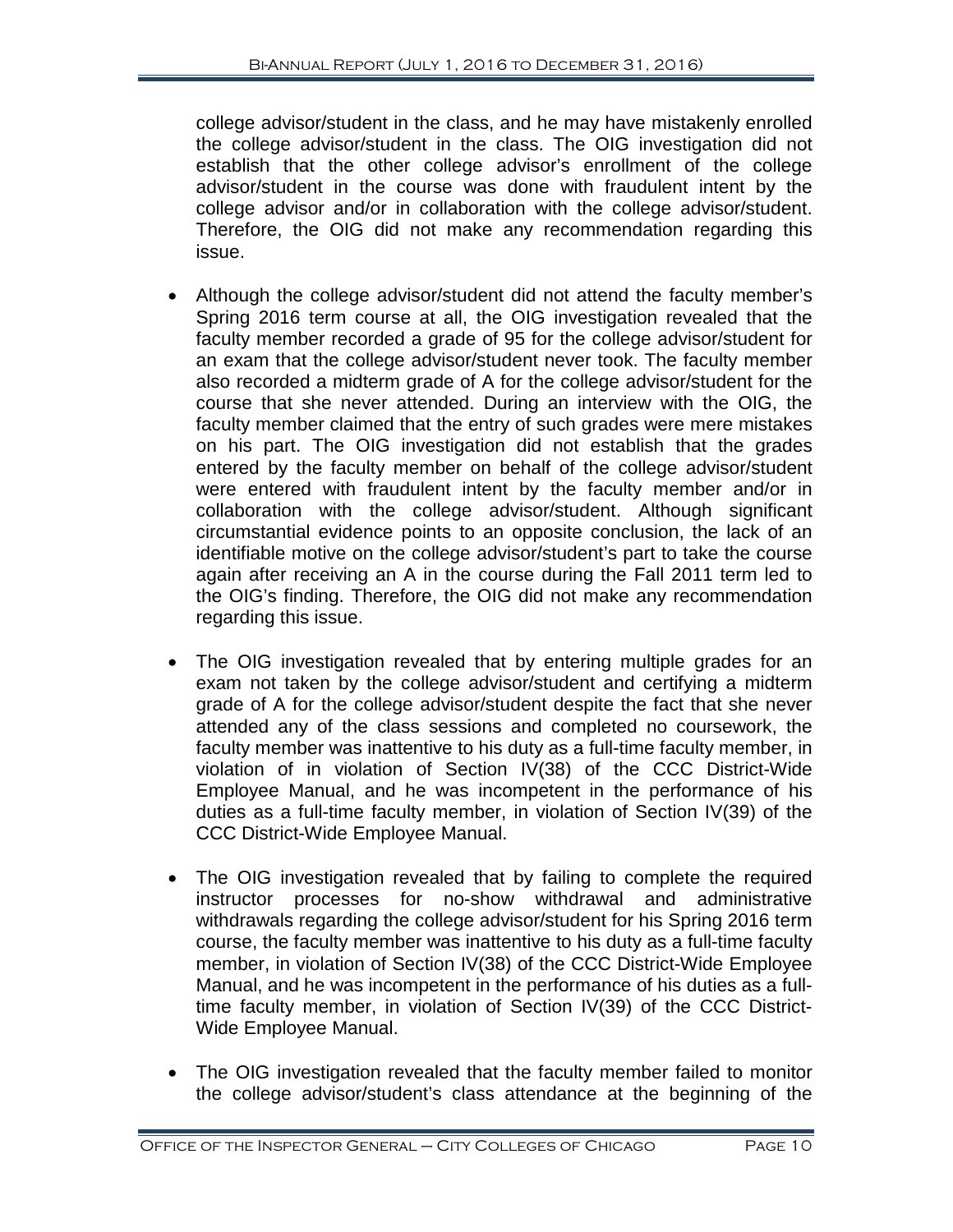term, failed to enter a no-show withdrawal for the college advisor/student after she failed to attend the required initial class sessions, and failed to complete the administrative withdrawal process for each class no later than the deadline date, in violation of Index Number 2.30D of the CCC Academic Policy and/or Section 10.30 of the CCC Academic & Student Policy.

Based on the investigation, the OIG recommended that the City Colleges of Chicago takes appropriate disciplinary action against the faculty member.

Following the disciplinary process, the faculty member was issued a written warning.

# OIG Case Number 17-0029

The OIG received a complaint from a CCC student alleging that a full-time faculty member, assigned to the City College at which the student was enrolled, solicited the student for \$5,000.00 in exchange for changing his grade to an A in her class.

Based on the explanation provided by the full-time faculty member, as well as the interviews of other students in the full-time faculty member's class, the OIG investigation did not reveal sufficient evidence to find that the full-time faculty member intentionally solicited a bribe from the student to change his grade in her class.

However, the OIG investigation revealed numerous anomalies in the grades that the full-time faculty member issued in her class during the Summer 2016 term. These anomalies included the following:

- Although the grade scale for a grade of A was 90% to 100%, two students who received letter grades of A both scored 84%.
- Although the grade scale for a grade of B was 80% to 89%, five students who received letter grades of B scored between 76% and 79%.
- Although the grade scale for a grade of C was 70% to 79%, two students who received letter grades of C both scored 67%.
- One student received a letter grade of D after scoring 68%; however, two other students who scored 67% both received letter grades of C.
- Two students scored 84% and both received letter grades of A; however, two other students who scored 85% and 86% respectively, both received letter grades of B.
- While two students scored 77%, one of these students received a letter grade of B and the other student received a letter grade of C.
- A comparison of the letter grades reflected in the gradebook/spreadsheet provided to the OIG by the full-time faculty member to the letter grades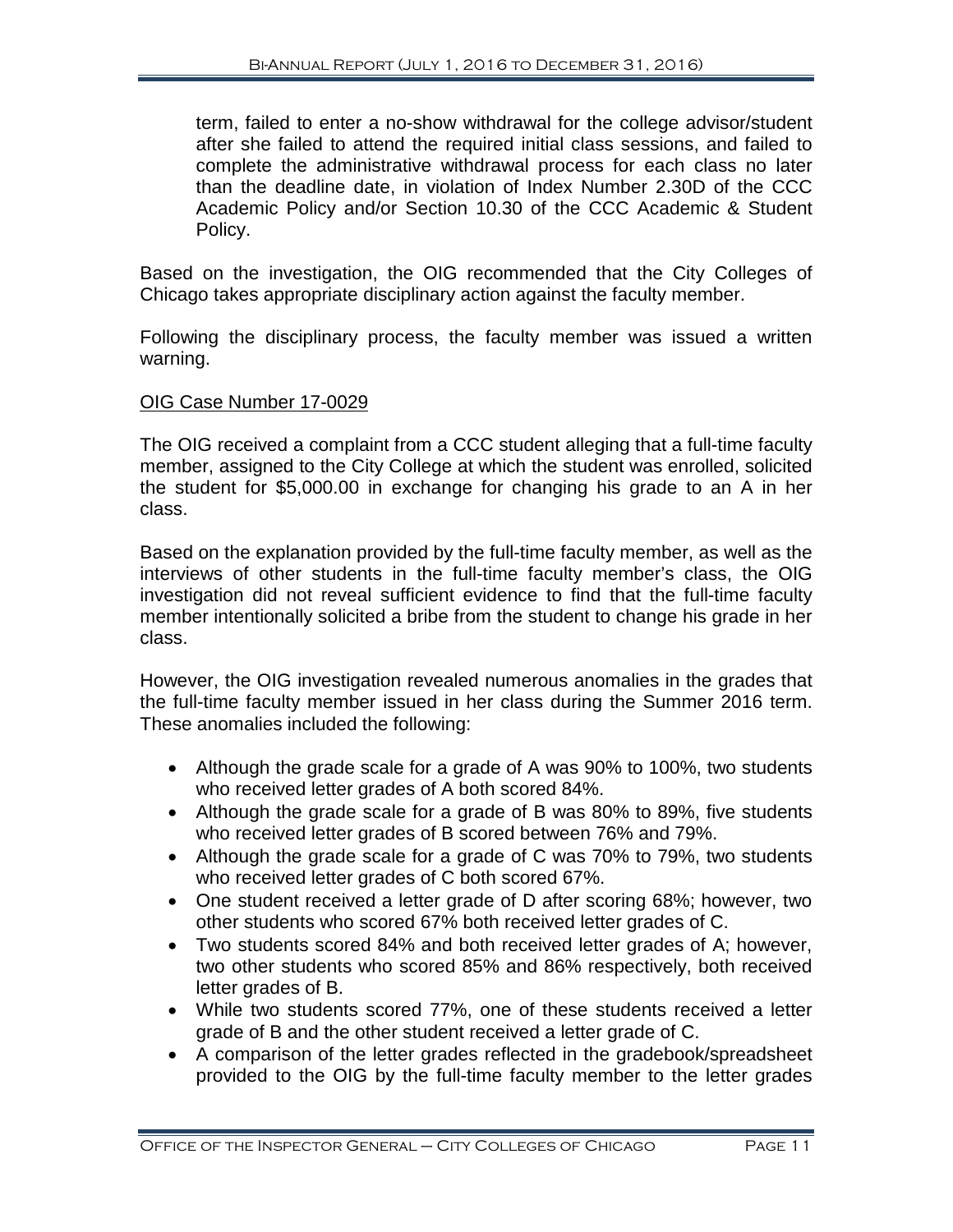reflected in the CCC PeopleSoft system revealed that the letter grades issued to two of the students did not match.

• A comparison of the number of student absences listed on the gradebook/spreadsheet provided to the OIG by the full-time faculty member to the absences posted by the full-time faculty member on the CCC Grades First system revealed that the number of absences recorded for five of the students did not match.

Based on the above, the full-time faculty member failed to issue grades based on academic performance, in that by her own admission she utilized a "holistic approach" in issuing grades to her students which likely led to the anomalies documented above, in violation of Section 3.08 of the Academic and Student Policy.

Based on the investigation, the OIG recommended the following:

- The OIG recommended that CCC takes appropriate disciplinary action against the full-time faculty member.
- The OIG recommended that the Office of Academic Affairs, in conjunction with academic representatives of the full-time faculty member's City College, review the grades issued by the full-time faculty member in her class during the Spring 2016 term, as well as grades issued by the fulltime faculty member in previous terms, and determine whether amendments to her students' grades should be made.
- The OIG recommended that the CCC Academic and Student Policy be amended to specifically require instructors to post on an appropriate City Colleges of Chicago database, like Grades First, all scores and/or grades issued and utilized by instructors to calculate a student's midterm and final grades, so that such scores and grades can be audited.

As of the date of this Bi-Annual Report, the disciplinary process regarding the lecturer was pending.

# OIG Case Number 16-0136

The OIG received a complaint alleging that a full-time faculty member assigned to a City College had a full-time position outside CCC contrary to the Agreement between the Board of Trustees of Community Colleges District No. 508, and the Cook County Teachers Union, Local 1600 ("the collective bargaining agreement").

Due to a lack of information provided by the outside employer regarding the full extent of the work hours performed there by the full-time faculty member and the OIG's inability to compel the production of requested records due to a lack of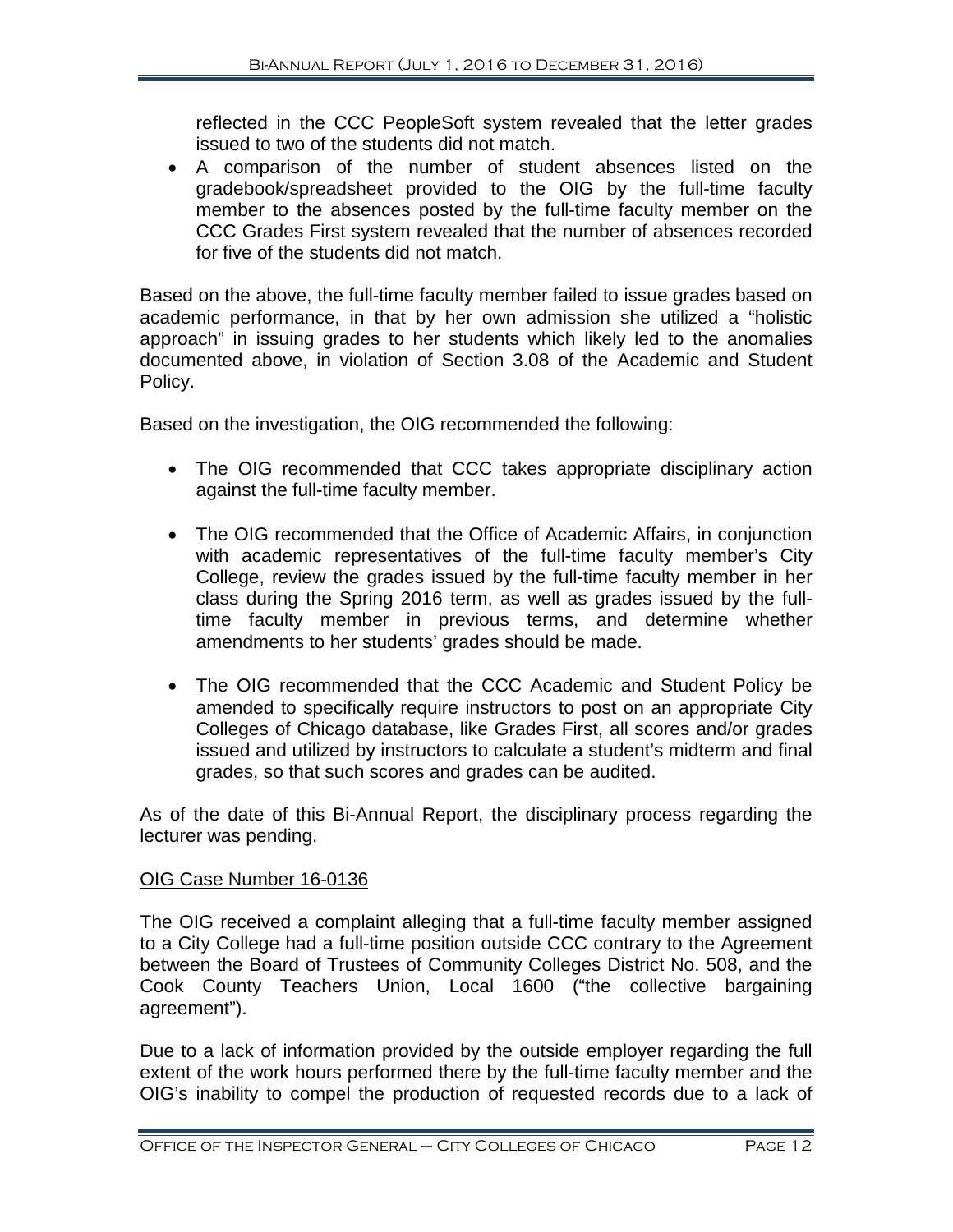subpoena power, the OIG could not make a finding regarding whether the fulltime faculty member violated the outside employment provisions of the collective bargaining agreement by working a "concurrent full-time position or positions equal to a full-time position with any other employer or employers while he is teaching full-time in the Colleges."

The OIG investigation revealed that the full-time faculty member falsely represented on a CCC Outside Employment Certification form that he did not engage in outside employment during calendar year 2015, when in fact he engaged in outside employment, in violation of the CCC Outside Employment Policy of Section III of the CCC District-Wide Employee Manual, as well as Section IV(7) of the CCC District-Wide Employee Manual. It should be noted that on CCC Outside Employment Certification forms that he submitted for calendar years 2011 and 2013, the full-time faculty member also indicated that he did not engage in outside employment. However, on such forms, the full-time faculty member also indicated himself or his consulting business as his employer and indicated earnings received. The OIG investigation revealed that during those calendar years, the full-time faculty member also engaged in outside employment.

Based on the investigation, the OIG recommended that CCC takes appropriate disciplinary action against the full-time faculty member. At a minimum, the OIG recommended that such disciplinary action should include a written directive to the full-time faculty member that operating a personal consulting business and/or engaging in teaching activities for which he receives funds are considered outside employment activities under the CCC Outside Employment Policy and must be disclosed when requested. Such written directive should take place prior to the spring of 2017 when CCC administrators, full-time faculty, and fulltime training specialists will be requested to disclose all outside employment activities engaged in during calendar year 2016.

As of the date of this Bi-Annual Report, the disciplinary process regarding the lecturer was pending.

# Residency Investigations

During calendar years 2015 and 2016, the OIG received 69 complaints alleging that full-time CCC employees resided outside the City of Chicago contrary to the CCC Residency Policy as provided in Article 4.6(a) of the Board Policies and Procedures for Management & Government and Section III of the CCC District-Wide Employee Manual. This represented 13.6% of the complaints received by the OIG during the two year period.

During the current reporting period, the OIG closed 24 residency-related investigations. Of these 24 closed residency-related investigations, the OIG sustained seven of them. The residency-related investigations sustained during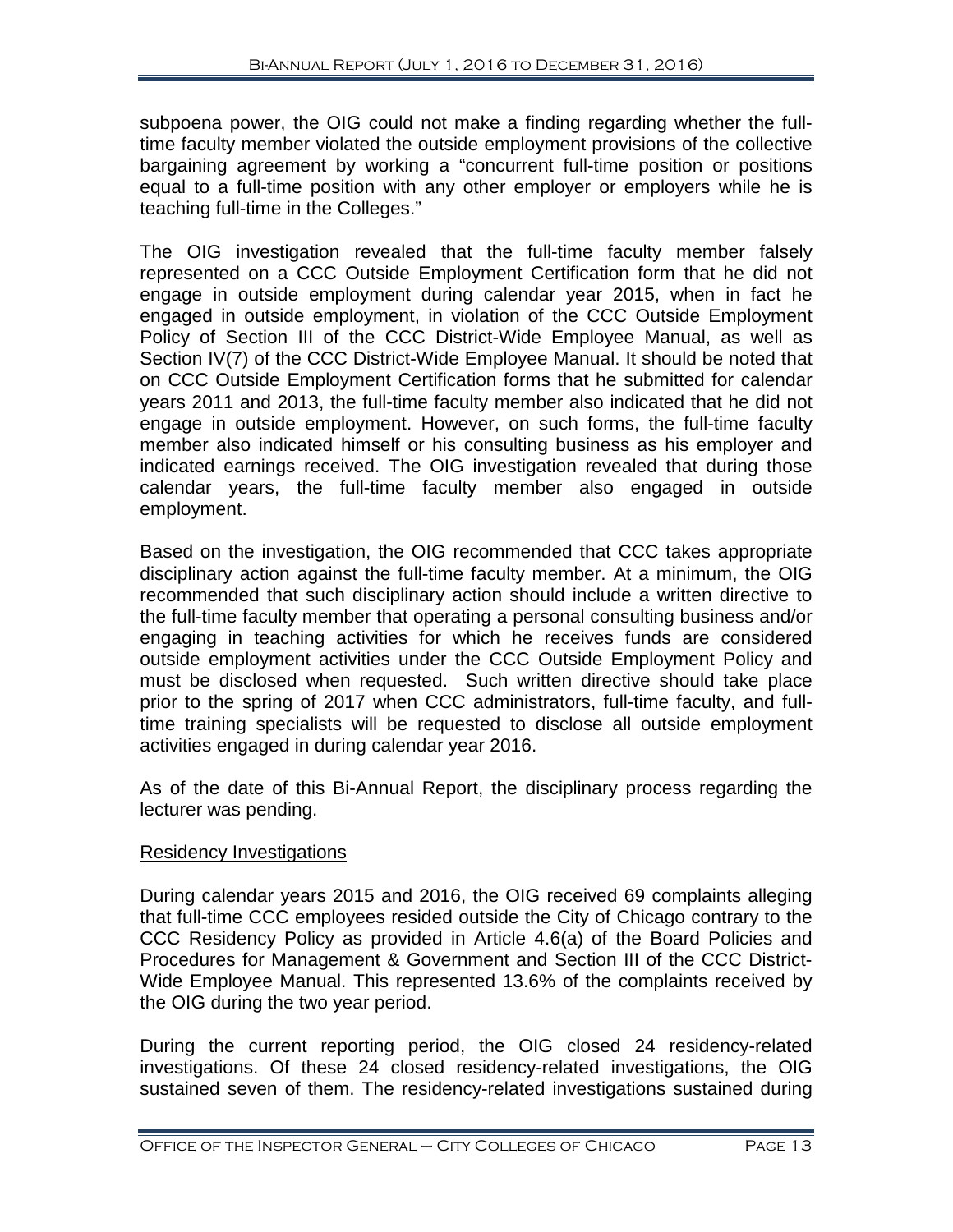the July 1, 2016 to December 31, 2016 reporting period are documented as follows:

#### OIG Case Number 16-0191

The OIG received a complaint that a district director assigned to the District Office resided outside the City of Chicago. The OIG revealed that the district director resided in Burr Ridge, Illinois, in violation of Article 4.6(a) of the Board Policies and Procedures for Management & Government and Section III of the CCC District-Wide Employee Manual.

The OIG investigation further revealed that the district director falsified employment records in that he fraudulently affirmed on a CCC residency certification document that he resided in Chicago, Illinois, when in fact he resided in Burr Ridge, Illinois, in violation of Section IV(11) of the CCC District-Wide Employee Manual.

Based on the investigation, the OIG recommended that the district director be terminated, that he be designated ineligible to be re-hired, and that his personnel records reflect this designation.

The district director resigned from his position with CCC.

The vice chancellor of the department to which the district director was assigned recommended that the district director not be designated ineligible to be re-hired. As of the date of this Bi-Annual Report, the district director has not been designated ineligible to be re-hired.

#### OIG Case Number 16-0163

The OIG received a complaint that an administrator assigned to the District Office resided outside the City of Chicago. The OIG investigation revealed that the administrator resided in Wheaton, Illinois, in violation of Article 4.6(a) of the Board Policies and Procedures for Management & Government and Section III of the CCC District-Wide Employee Manual.

The OIG investigation further revealed that the administrator falsified employment records in that he fraudulently affirmed on a CCC residency certification document that he resided in Chicago, Illinois, when in fact he resided in Wheaton, Illinois, in violation of Section IV(11) of the CCC District-Wide Employee Manual.

Additionally, during his interview with the OIG, the administrator made at least five false statements, in violation of Section IV(8) of the CCC District-Wide Employee Manual.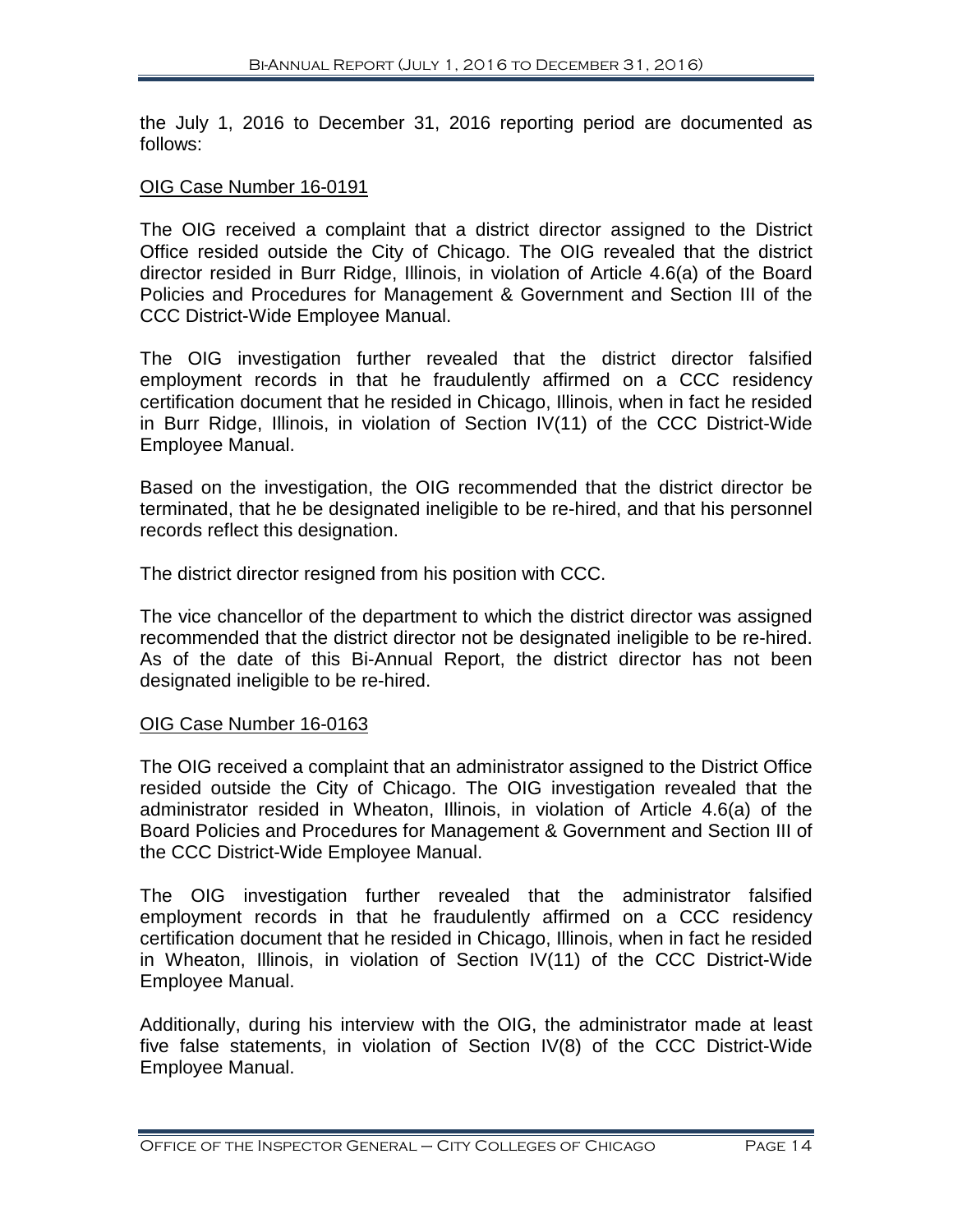Based on the investigation, the OIG recommended that the administrator be terminated, that he be designated ineligible to be re-hired, and that his personnel records reflect this designation.

The administrator resigned from his position, and he was subsequently designated ineligible to be re-hired.

#### OIG Case Number 16-0023

The OIG received a complaint that a dean assigned to a City College resided outside the City of Chicago. The OIG investigation revealed that the dean resided in St. Charles, Illinois, in violation of Article 4.6(a) of the Board Policies and Procedures for Management & Government and Section III of the CCC District-Wide Employee Manual.

The OIG investigation further revealed that the dean falsified employment records in that he fraudulently affirmed on a CCC residency certification document that he resided in Chicago, Illinois, when in fact he resided in St. Charles, Illinois, in violation of Section IV(11) of the CCC District-Wide Employee Manual.

Based on the investigation, the OIG recommended that the dean be terminated, that he be designated ineligible to be re-hired and that his personnel records reflect this designation.

The dean was subsequently terminated, and he was designated ineligible to be re-hired.

# OIG Case Number 15-0173

The OIG initiated an investigation of a director assigned to a City College regarding whether he resided outside the City of Chicago. The OIG investigation revealed that the director resided in Country Club Hills, Illinois, in violation of Article 4.6(a) of the Board Policies and Procedures for Management & Government and Section III of the CCC District-Wide Employee Manual.

The OIG investigation further revealed that the director falsified employment records, in that he fraudulently affirmed on a CCC residency certification document that he resided in Chicago, Illinois, when in fact he resided in Country Club Hills, Illinois, in violation of Section IV(11) of the CCC District-Wide Employee Manual.

It should be noted that effective about three weeks after the OIG interviewed the director, the director's position was changed, at his request, from a full-time position to a part-time position. According to the vice chancellor over the director's position, the director did not mention that he was interviewed by the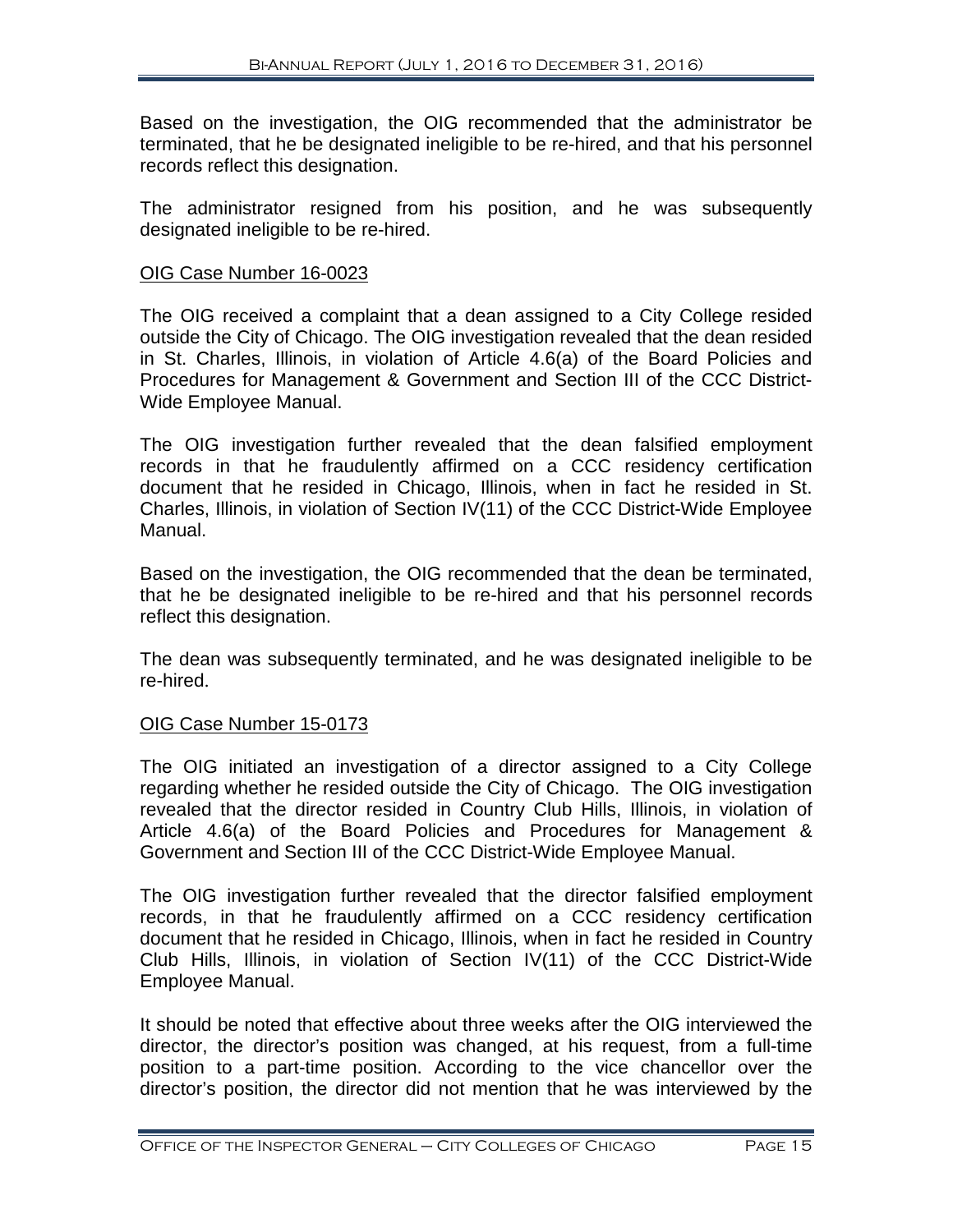OIG regarding his residency when he requested the change to his employment status.

Based on the investigation, the OIG recommended that the director be terminated. The OIG further recommended that the director be designated ineligible to be re-hired and that his personnel records reflect this designation.

During the course of the disciplinary process, the director resigned from his position with CCC. The director was subsequently designated ineligible to be rehired.

# OIG Case Number 16-0232

The OIG received a complaint that a college advisor assigned to a City College resided outside the City of Chicago. The OIG investigation revealed that the college advisor resided in Chicago Ridge, Illinois, in violation of Article 4.6(a) of the Board Policies and Procedures for Management & Government and Section III of the CCC District-Wide Employee Manual.

The OIG investigation further revealed that the college advisor falsified employment records in that she fraudulently affirmed on a City Colleges of Chicago residency certification document that she resided in Chicago, Illinois, when in fact she resided in Chicago Ridge, Illinois, in violation of Section IV(11) of the CCC District-Wide Employee Manual.

Based on the investigation, the OIG recommended that the college advisor be terminated, that she be designated ineligible to be re-hired and that her personnel records reflect this designation.

The college advisor subsequently resigned from her position with CCC, and she was designated ineligible to be re-hired.

# OIG Case Number 14-0205

The OIG received two complaints that a full-time faculty member assigned to a City College resided outside the City of Chicago. The OIG investigation revealed that the full-time faculty member resided in Aurora, Illinois, in violation of Article 4.6(a) of the Board Policies and Procedures for Management & Government and Section III of the CCC District-Wide Employee Manual.

The OIG investigation further revealed that the full-time faculty member falsified employment records in that he fraudulently affirmed on a CCC residency certification document that he resided in Chicago, Illinois, when in fact he did not, in violation of Section IV(11) of the CCC District-Wide Employee Manual.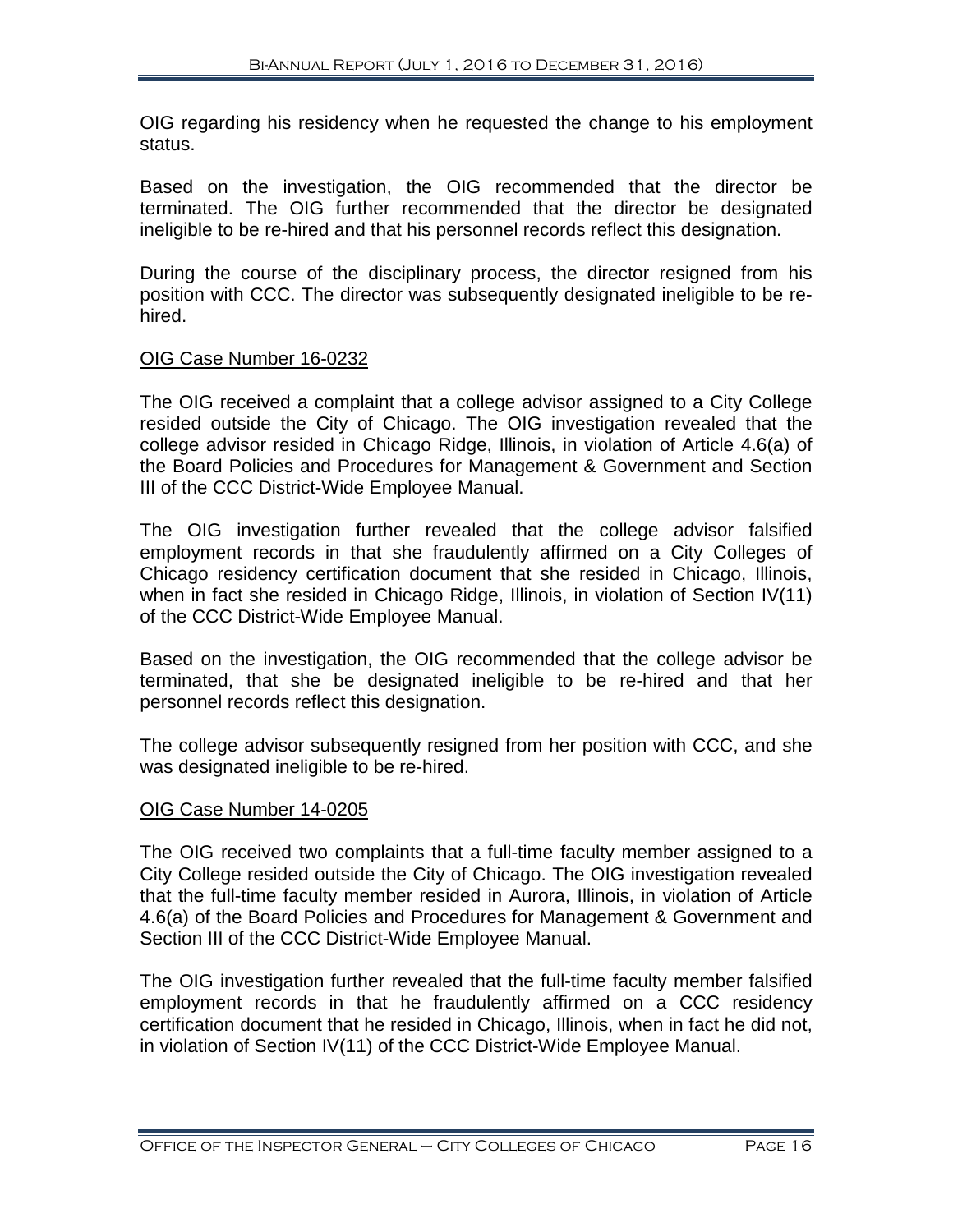Based on the investigation, the OIG recommended that the full-time faculty member be terminated. The OIG further recommended that the full-time faculty member be designated ineligible to be re-hired and that his personnel records reflect this designation.

On the day on which his pre-disciplinary hearing was scheduled, the full-time faculty member resigned from his CCC position. The full-time faculty member was subsequently designated ineligible to be re-hired.

# OIG Case Number 15-0221

The OIG received a complaint that a full-time faculty member assigned to a City College resided outside the City of Chicago. The OIG investigation revealed that the full-time faculty member resided in Skokie, Illinois, in violation of Article 4.6(a) of the Board Policies and Procedures for Management & Government and Section III of the CCC District-Wide Employee Manual.

The OIG investigation further revealed that the full-time faculty member falsified employment records in that he fraudulently affirmed on a CCC residency certification document that he resided in Chicago, Illinois, when in fact he resided in Skokie, Illinois, in violation of Section IV(11) of the CCC District-Wide Employee Manual.

After requesting a continuance during an interview with the OIG and subsequently going on an extended FMLA leave, the full-time faculty member retired from his position with CCC. As such and based on the investigation, the OIG recommended that the full-time faculty member be designated ineligible to be re-hired and that his personnel records reflect this designation.

The full-time faculty member was subsequently designated ineligible to be rehired.

# **Reports Submitted Documenting Investigations that Resulted in Not Sustained Findings but in Which Recommendations Were Made**

#### OIG Case Number 17-0004

The OIG received a request from the Chancellor to investigate whether a City College received and installed a software donation from a donor, and whether any CCC policies or procedures were violated in the receipt of the software donation. The OIG investigation revealed that the City College received the software that was the subject of the donation. The OIG investigation revealed that the software was never opened, installed, or otherwise activated by the City College. The OIG investigation revealed that the software was never officially accepted by CCC. Based on the OIG investigation, the OIG found that no